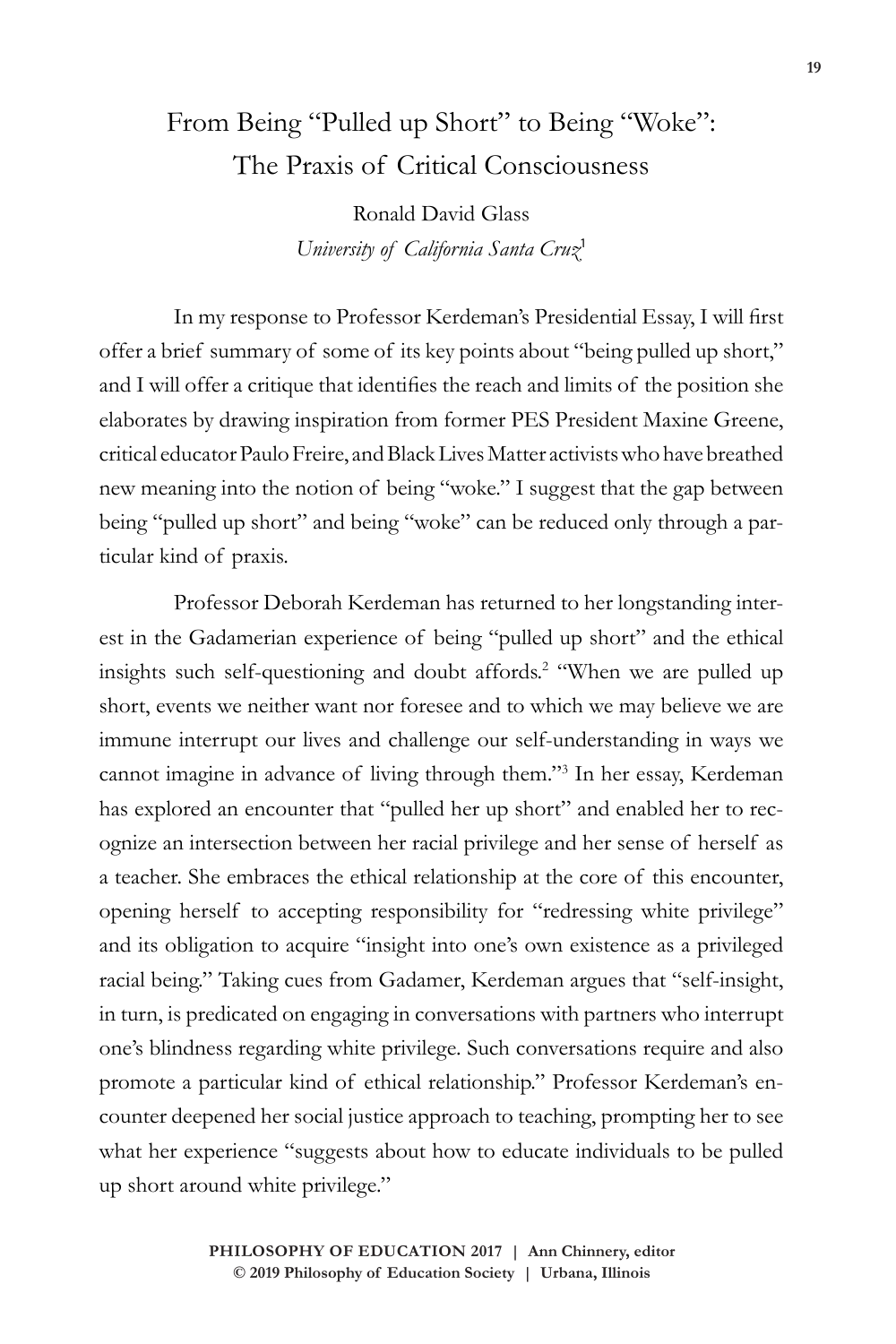Kerdeman recognizes that even moments of being pulled up short cannot enable consciousness to achieve an "entirely new" perspective, since every horizon necessarily remains dependent on pre-reflective, habitual, ingrained understandings. Following Gadamer, she argues that some shift in consciousness is possible in dialogues about significant common concerns, concerns that "can take many forms, including curiosity, anger, or love." It is evident that Kerdeman differentiates her position from those who foreground structural issues to elicit critical consciousness and transformative action, and instead she brings into focus the ethical relation at the moment of her being pulled up short about her white privilege. Privilege bestows the power "to appropriate another's perspective, deny his position, and/or dismiss his claim as irrelevant," yet in her encounter she was disoriented, encountering perspectives that made her "doubt her own" and that "unsettled" her outlook and "arrested" her routine actions. Unsought insights emerged that made the familiar both strange and filled with new meaning for her, not only revealing things she had previously missed, but also "negat[ing] and revers[ing]" what she had previously understood. In the end, she realized that "something is not what [she] supposed it to be."

Kerdeman believes these reversals or altered directions in understanding, though always partial and incomplete, can release us, however provisionally, from the solid grip of unexamined beliefs and practices. Again following Gadamer, she argues that being pulled up short is "more than knowledge of this or that situation" [and] "always involves an escape from something that had deceived us and held us captive. Thus insight always involves an element of self-knowledge ... ."<sup>4</sup> This reflexivity opens the one pulled up short to the explicit claims of the other, as well as to being affected by the other "in ways [one] cannot predict or control." This "I-Thou" encounter is an ethical relationship of vulnerability that emerges only if someone "submits to the experience" or "already is disposed" to letting themselves be moved. One has to hear the call and respond. As Kerdeman puts it: "I would not have 'risen to myself' were it not for my students' call to respond to them."

What are the limits of Kerdeman's analysis? How far does "being pulled up short" get us toward addressing white privilege? How might a comparison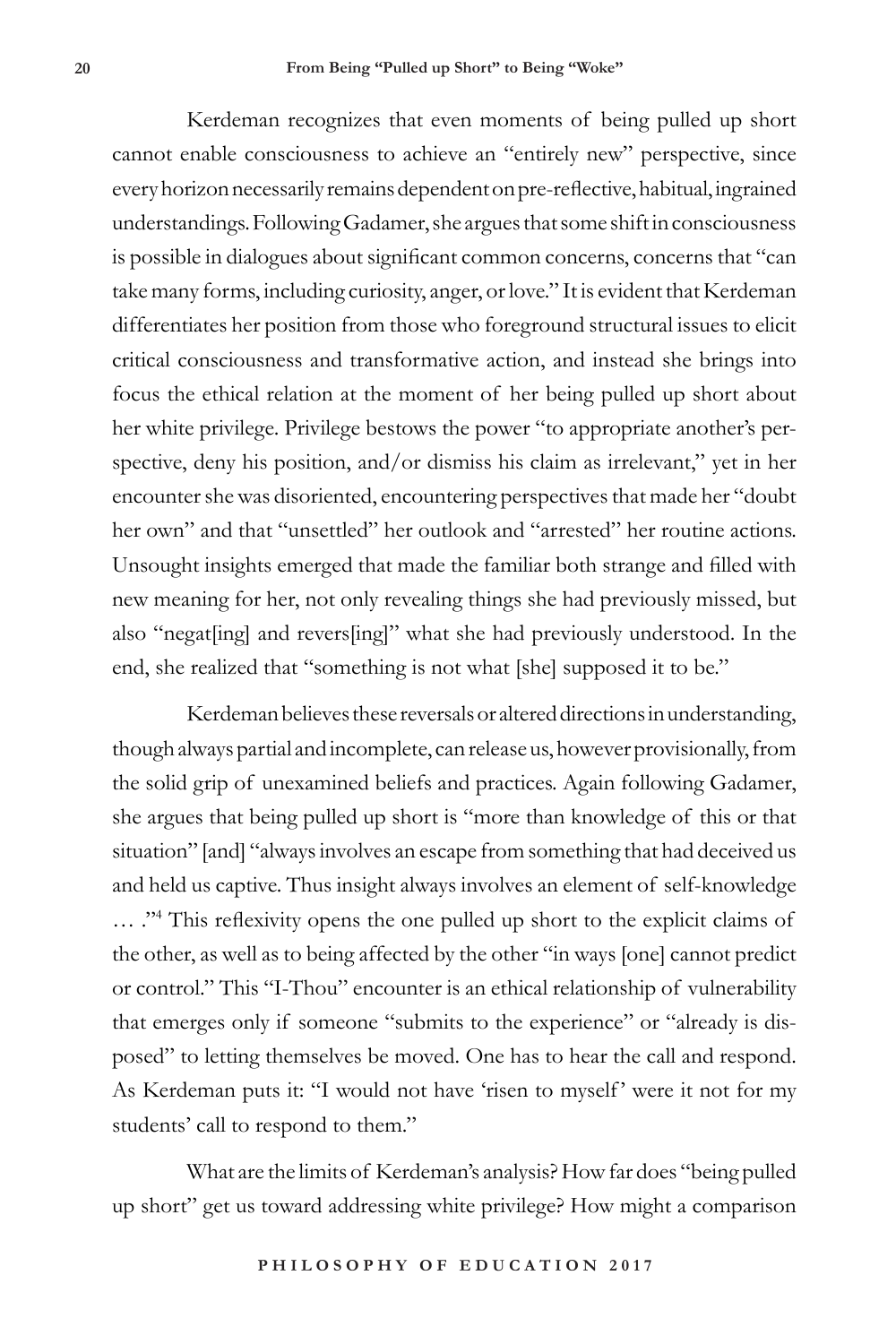with being "woke" help set these limits? The concepts to "get woke" and "stay woke" have been brought into popular usage from their African American vernacular origins by the Black Lives Matter movement, and they refer to having a continuous critical awareness of racial and social justice. We could say that to be woke is to embody an intensive vigilance, which is both a critical perspective and a way of being in the world that are achieved (that is, earned) only through struggle. As Paulo Freire argued, only a praxis engaged in transforming the constraints of dominant ideologies and institutions can provide the experiences necessary for understanding forms of oppression,<sup>5</sup> and I have made the same argument regarding white privilege.<sup>6</sup>

The praxis of being woke is not a moment or an encounter, or even a series of actions, but rather a way of living that is constantly attuned to the ubiquitous weight of a violent history of dispossession, enslavement, and exploitation. The tangled roots of history twist our lives into knots, into crazy-making double binds, that can only be untied or undone with particular kinds of strategic intervention that include psychoanalytic aspects.7 When Freire developed his liberatory pedagogy with Brazilian landless peasants and factory workers, he recognized that the problems in consciousness that produced fatalism and a fear of freedom had their roots in colonialism and slavery and their ways of life.8 While these practices had formally ended well over a century earlier, their deep rhythms of domination shaped everyday life and produced the sound of slow violence. Slow violence does not move at the speed of a bullet or even a fist, but at the speed of the degradation of the environment.<sup>9</sup> That is, it moves at the speed of racism, sexism, and classism, at the speed of culture and history. The ordinary taken-for-granted cultural practices and meanings of everyday life and common sense are pervasively haunted<sup>10</sup> by the invisible workings of these continuing violences, including the "racecraft" of racism.<sup>11</sup> Therefore, a critical response to oppression, including racism and white privilege, must act at cultural and historical depth and speeds. Such a response must establish long-term rhythms that retune the culture and set in motion new meanings and practices that create new forms of life. This is the praxis of being woke, of inventing ways to live that resist the dominant ideologies and that also preserve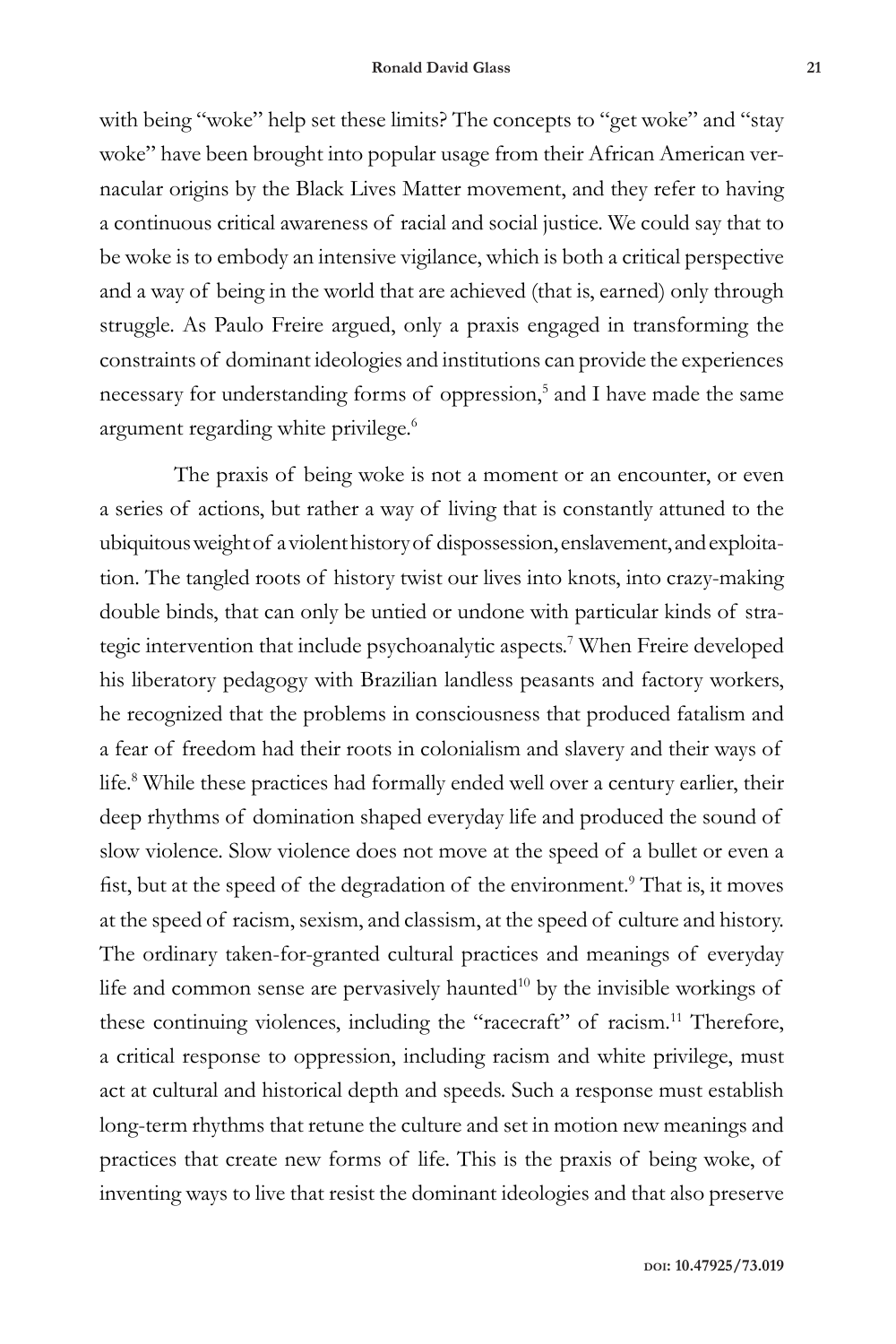and forge affirming relations with other people, with other living and nonliving beings, and with the planet itself.

Clearly to be woke in this sense is not the praxis (only) of an individual (or individuals), but of movements, of people in motion together to make history and culture. In this sense, the dyadic model of relation and of being pulled up short is inadequate for thinking through either the external causal forces of racism or the internal psychological states produced by racism's and white supremacy's historical, cultural, and institutional dynamics. These dynamics are complex; the disruption of their operation and the concomitant articulation and enactment of an alternative future requires a "kind of historico-cultural political psychoanalysis."12 This happens not in an encounter, event, or transaction, but only in ongoing determined efforts tailored to different subject positions and circumstances. The meaning making of history and culture occurs in human communities of practice, and these communities must act in concert over time to discern the truths of their lives and make something different of them.

Being woke is not then exactly a "rising to one's self" as Kerdeman would have it but rather a "people becoming themselves," or, as Paulo Freire and Myles Horton argue in discussing education and social change, the "more the people become themselves, the better the democracy."13 This kind of collective coming to critical consciousness through the struggle to transform oppression occurs within ethical relations that are ongoing and negotiated across differences in power. Being woke thus means coping with the vulnerabilities of openness, and with the variant vulnerabilities associated with different subject positions. It means coping with the persistence of racism (and the other -isms) both within us and in our cultural and historical context, despite our best intentions and most determined efforts. Being woke means having the resoluteness to hold open the very possibility of relation where the dominant cultural forces and institutions deny it. In this struggle to be and become different than we are, we must grapple with the uncertainties that permeate our understanding, that reside in the tensions of competing interpretations of experience, and that infuse our most disciplined knowledge. We must grapple with the uncertainties of moral pluralism and the diversity of moral goods that can order a life and ways of life;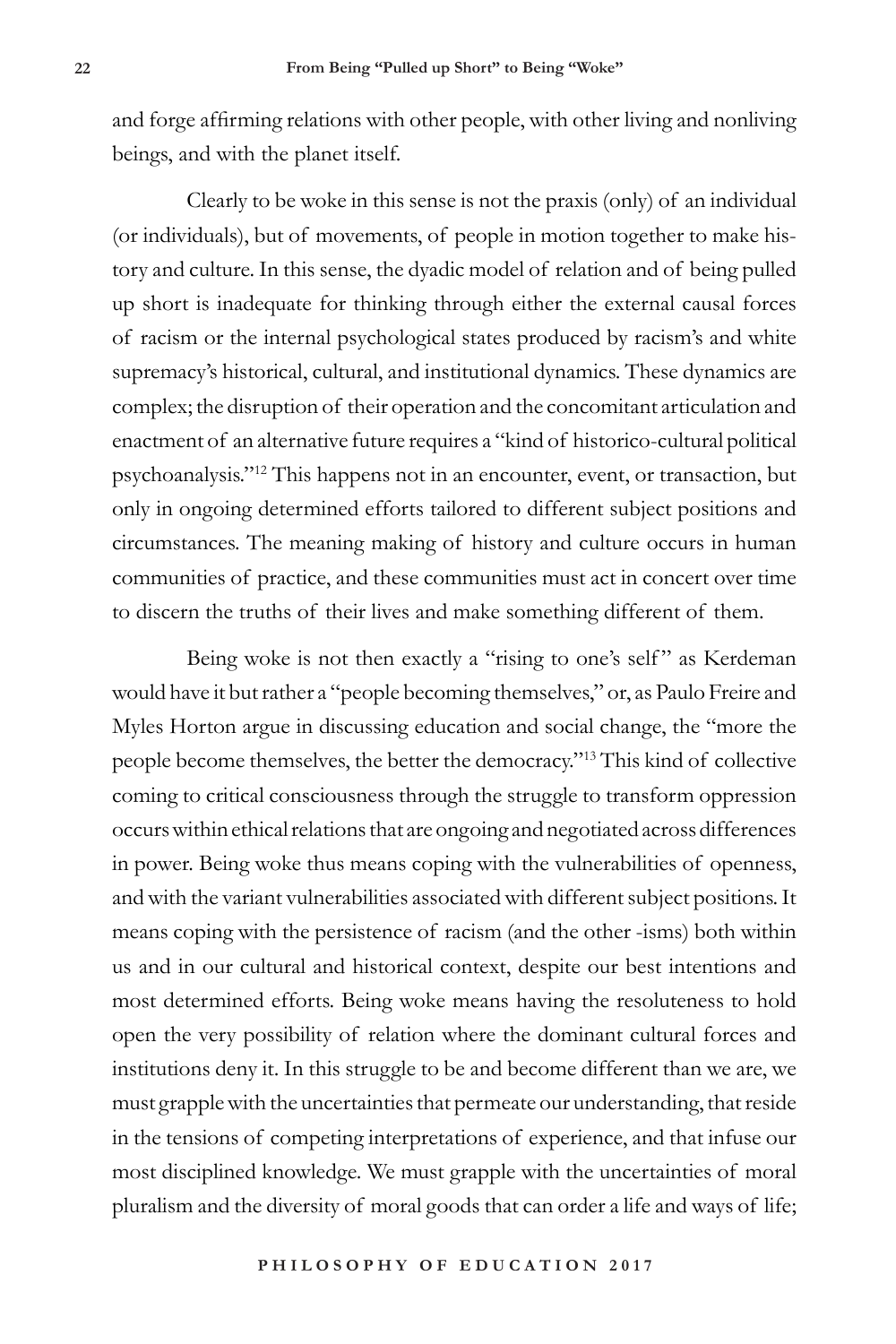we must grapple with the weight of our choices and commitments.

To be woke, then, is to become responsible and accountable. As with being pulled up short, responsibility first entails responding, being able to hear and feel the call of oppression. It means to sense the hauntings that invisibly order daily life, to hold the pain of the slow violence that damages the lives of too many, and to permit ourselves to know otherwise.14 It means to tarry or stay with<sup>15</sup> these realities so as not to slide back into the many forms of structured ignorance already active in the culture.<sup>16</sup> It means stepping up with others to the duties and challenges of our ethical commitments in ways that are accountable to aggrieved communities, making ourselves answerable.17 This is ethically and politically necessary for truly transformative change to happen. I recall that Maxine Greene, in her illuminating *Dialectic of Freedom*, set as her goal "to try to reawaken the consciousness of possibility" and "to seek a vision of education that brings together the need for wide-awakeness with the hunger for community…"18 When this hunger for community is satisfied in struggles for justice that build the movements necessary to transform history and culture, that is what will get and keep us wide-awake woke.

Another PES President, Michael Katz, argued that to live and teach with integrity is its own kind of privilege since it exacts different costs depending on one's race, gender, class, and other factors.19 Indeed, Professor Kerdeman's racial privilege itself conditioned her own efforts to live and teach with integrity. But I am thankful that Professor Kerdeman seeks such a life and calling, that she has the heart to hear and respond to her students, and that she has the courage and determination to confront her own self-deceptions and racial privilege that inevitably haunt our best efforts to be ethical. I am thankful that she is a woman not only open to being pulled up short, but also ready to get and stay woke.

<sup>1</sup> This response is offered with deep appreciation for my dear friend and colleague, Professor Deborah Kerdeman. I have learned much in conversation with her since our days together at Stanford, co-teaching the philosophy of social science and debating the reach and limits of analytic, hermeneutic, phenomenological, and critical theoretical traditions with Denis Phillips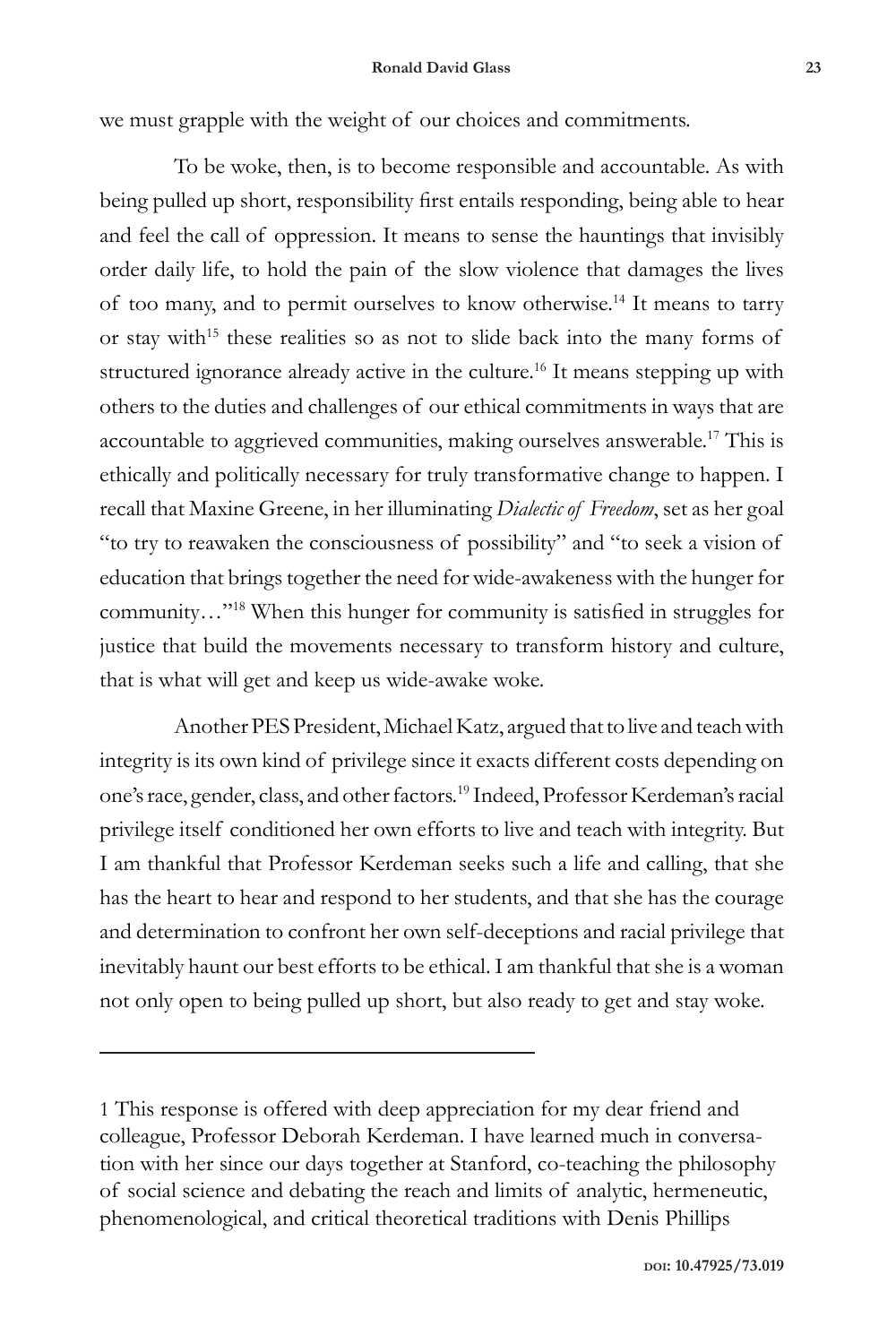and Ray McDermott. It was an honor to be invited to respond to a PES Presidential Address, and even more so one that takes the risks of the essay offered by Professor Kerdeman, and I hope to honor her with my reflections. In my response, I also hope to honor the new generation of Black activists who currently animate the "woke" notion I borrow.

2 Deborah Kerdeman, "Pulled up short: Challenging self-understanding in teaching and learning," *Journal of Philosophy of Education* 37, no. 2 (2003): 293-308. Deborah Kerdeman, "Pulled up short: Challenges for education," *Philosophy of Education 2003*, ed. Kal Alston (Champaign-Urbana, IL: Philosophy of Education Society, 2004), 208-216.

3 Kerdeman, 2004, 208.

4 Hans-Georg Gadamer, *Truth and Method*, 2nd rev. ed., trans. Joel Weinsheimer and Donald G. Marshall (New York: Continuum, 2004), 350, cited in Kerdeman, this volume.

5 Paulo Freire, *Pedagogy of the Oppressed* (New York: Continuum, 1970).

6 Ronald David Glass, "Entendendo raça e racismo: por uma educação racialmente crítica e antiracism" ["Understanding Race and Racism: Toward a Race-Critical Anti-Racism Education"], *Revista Brasileira de Estudos Pedagógicos* 93, No. 235 (2012): 883-913.

7 R.D. Laing, *Knots* (New York: Pantheon Books, 1970).

8 Paulo Freire, *Education for Critical Consciousness* (New York: Seabury Press, 1973).

9 Robert Nixon, *Slow Violence and the Environmentalism of the Poor* (Cambridge, MA: Harvard University Press, 2011).

10 Avery F. Gordon, *Ghostly Matters: Haunting and the Sociological Imagination* (Minneapolis, MN: University of Minnesota Press, 1997/2008).

11 Karen E. Fields and Barbara J. Fields, *Racecraft: The Soul of Inequality in American Life* (London: Verso Press, 2014).

12 Paulo Freire, *Pedagogy of Hope: Reliving Pedagogy of the Oppressed* (New York: Continuum, 1994), 55.

13 Myles Horton and Paulo Freire, *We Make the Road by Walking: Conversations on Education and Social Change* (Philadelphia: Temple University Press, 1990), 145.

14 Alexis Shotwell, *Knowing Otherwise: Race, Gender, and Implicit Understanding* (University Park, PA: Pennsylvania State University Press, 2011).